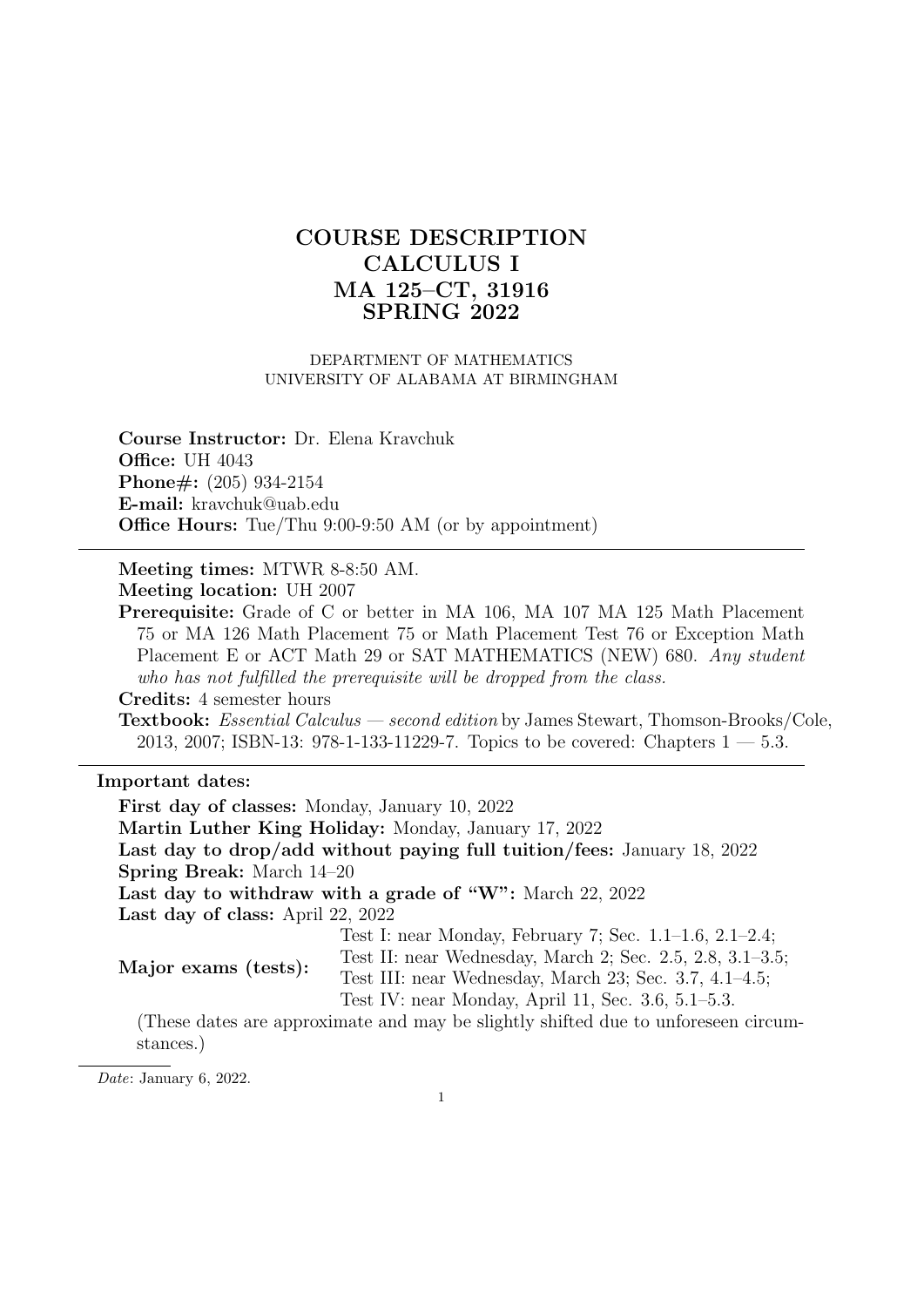#### 2 DEPARTMENT OF MATHEMATICS UNIVERSITY OF ALABAMA AT BIRMINGHAM

## Final exam: Wednesday, April 27, 2022, 1:30–4 PM (Location to be announced.) NOTE DATE AND TIME OF FINAL EXAM!!

#### Course policies:

- UNTIL FURTHER NOTICE STUDENTS MUST BE WEARING MASKS AND MAINTAIN SAFE DISTANCE!
- Please make sure that you are able to receive e-mail through your Blazer-ID account. Official course announcements may be sent to that address.
- If your are contacted by the Early Alert Program, you should consider taking advantage of the services it offers. Various services to assist you are also listed in the Student Resources section of the Blazernet web site.
- If you wish to request a disability accommodation please contact DSS at 934-4205 or at dss@uab.edu.
- If a test is missed due to a serious verifiable circumstance or official university business, the test grade will be replaced with the final exam score. Otherwise, if you miss an exam you will receive a zero score for this exam. In the unlikely event when two or more midterm tests are missed due to a serious verifiable circumstance or official university business, the matter will be resolved on the case by case basis in cooperation between the student, the instructor, and the coordinator of Calculus I classes. In any case you must inform your instructor of such circumstances before the exam takes place.
- Calculators (without internet access) will be allowed during any of the tests or quizzes. In addition, students can bring one quick reference card to tests, including the final exam (i.e., a standard size  $5'' \times 8''$ -index card; both sides can be used).
- The University of Alabama at Birmingham expects all members of its academic community to function according to the highest ethical and professional standards. It will be important that you review and become familiar with the University's Academic Integrity Code.

## Methods of teaching and learning:

- Class meetings of 50 minutes consisting of lectures and discussions of examples and homework problems. Time also includes quizzes and four in-class tests.
- Students are expected to undertake at least 10 hours of private study and homework per week.
- The online homework system WebAssign will be used (look for more information below).

#### Assessment procedures:

- Student achievement will be assessed by the following measures:
	- Regular online homework. Feedback is provided when wrong answers are given. Students are encouraged to retake the homework problems (with randomly changed parameters) until they obtain correct answers. A limited number (at most 3) of takes is allowed during the week in which the set is available.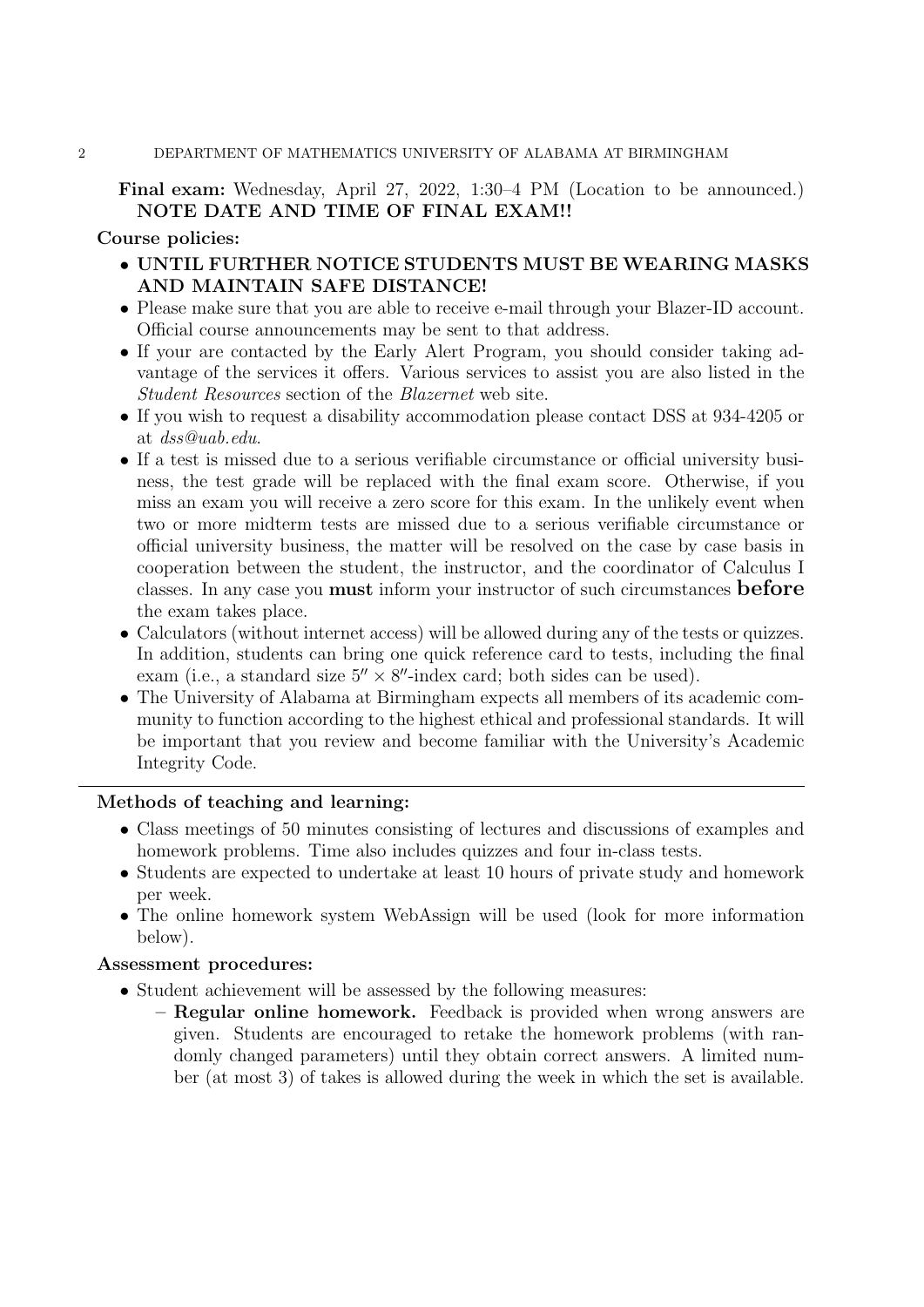Homework contributes 4% to the course average. Problems on tests are modeled after homework problems. Staying on top of homework is therefore extremely important.

- Quizzes. Quiz problems are similar to the homework or test problems. This allows students to gauge whether they are ready to work problems in a test situation. No partial credit will be given. Quizzes contribute 8% to the course average.
- Four in class tests. Partial credit is awarded where appropriate. Each test contributes 12% to the course average.
- Wednesday homework. Each Wednesday of a week when new material was covered new homework will be assigned. THIS HOMEWORK IS ADDI-TIONAL TO WEBASSIGN. It will be due by Saturday midnight (the deadline is hard). The homework will have to be submitted (uploaded) on Canvas. No partial credit will be given. Wednesday homework contributes 8% to the course average.
- $A$  150-minute comprehensive final examination. The final contributes 32% to the course average.
- Your course performance is your course average (including the final exam score). This is a number between 0 and 100.
- Your final grade is determined according to the following table:

Course performance: 88-100 75-87 62-74 50-61 below 50 Final Grade: A B C D F

• In addition your grade maybe raised by a strong performance on the final exam (normally at most one letter grade).

### Tips:

- Past tests are available at http://www.uab.edu/cas/mathematics/calculus-testbank.
- Help is available in the Math Learning Lab (HH 202); M–Th 9–8, F 9–5.
- By working steadily and regularly, you will increase your chances to succeed in this course.
- Remember, being a full-time student is a full-time job.

### How to get started on Enhanced WebAssign:

- (1) Go to www.webassign.net and click on I HAVE A CLASS KEY in the signing link.
- (2) Enter the following course key:

#### YOUR COURSE KEY

and proceed. (If prompted for your institution, enter uab)

(3) When prompted to purchase an access code, select " $\dots$  trial period" (Do not purchase an access code at this time. However, you must purchase an access code within